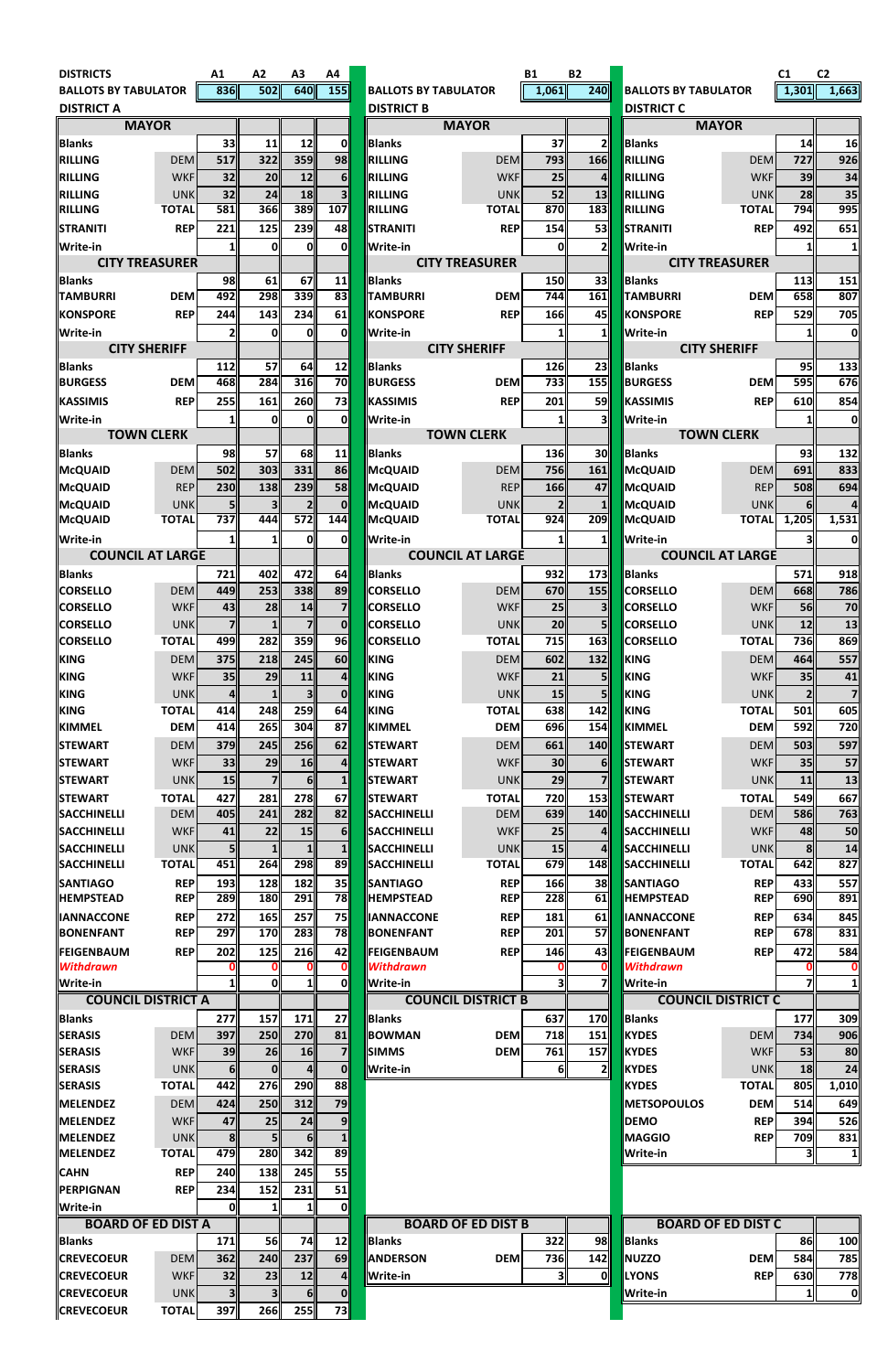| <b>PERELLA</b>             | <b>REP</b> | 267        | 179            | 311        | 70              |                            |            |              |            |                            |            |                  |       |
|----------------------------|------------|------------|----------------|------------|-----------------|----------------------------|------------|--------------|------------|----------------------------|------------|------------------|-------|
| <b>Write-in</b>            |            |            |                | 0l         | 0l              |                            |            |              |            |                            |            |                  |       |
| <b>SELECTMEN</b>           |            |            |                |            |                 | <b>SELECTMEN</b>           |            |              |            | <b>SELECTMEN</b>           |            |                  |       |
| <b>Blanks</b>              |            | 399        | 167            | 212        | 34              | Blanks                     |            | 476          | 134        | Blanks                     |            | 313              | 456   |
| <b>WELDON</b>              | <b>DEM</b> | 368        | 255            | 258        | $\overline{65}$ | <b>IWELDON</b>             | <b>DEM</b> | 644          | <b>118</b> | <b>WELDON</b>              | <b>DEM</b> | 529              | 615   |
| <b>GARFUNKEL</b>           | <b>DEM</b> | 456        | 288            | 345        | 103             | <b>IGARFUNKEL</b>          | <b>DEM</b> | 671          | 133        | <b>GARFUNKEL</b>           | <b>DEM</b> | 721              | 904   |
| <b>MARTINO</b>             | <b>REP</b> | 241        | 154            | 252        | 63              | <b>IMARTINO</b>            | <b>REP</b> | 175          | <b>50</b>  | <b>MARTINO</b>             | <b>REP</b> | 567              | 727   |
| <b>SMITH</b>               | <b>REP</b> | 207        | 140            | 213        | $\overline{45}$ | <b>SMITH</b>               | <b>REP</b> | 154          | 43         | <b>SMITH</b>               | <b>REP</b> | 470              | 624   |
| Write-in                   |            |            | 01             | 01         | Ol              | Write-in                   |            | $\mathbf{2}$ | 2          | Write-in                   |            |                  | 0     |
| <b>CONSTABLE</b>           |            |            |                |            |                 | <b>CONSTABLE</b>           |            |              |            | <b>CONSTABLE</b>           |            |                  |       |
| <b>Blanks</b>              |            | 924        | 417            | 493        | 81              | Blanks                     |            | 1,123        | 314        | <b>Blanks</b>              |            | 695              | 1,061 |
| <b>DISRAELLY</b>           | <b>DEM</b> | 330        | 227            | 238        | $\overline{61}$ | <b>DISRAELLY</b>           | <b>DEM</b> | 577          | <b>105</b> | <b>DISRAELLY</b>           | <b>DEM</b> | 509              | 580   |
| <b>DUMAS</b>               | <b>DEM</b> | 382        | 246            | <b>280</b> | 72              | <b>DUMAS</b>               | <b>DEM</b> | 635          | 122        | <b>DUMAS</b>               | <b>DEM</b> | 576              | 696   |
| <b>PENN-WILLIAMS</b>       | <b>DEM</b> | 391        | 260            | 283        | $\overline{73}$ | <b>PENN-WILLIAMS</b>       | <b>DEM</b> | 632          | 116        | <b>PENN-WILLIAMS</b>       | <b>DEM</b> | 563              | 688   |
| <b>FILPO</b>               | <b>DEM</b> | 348        | 213            | 234        | <b>60</b>       | <b>FILPO</b>               | <b>DEM</b> | 556          | 102        | <b>FILPO</b>               | <b>DEM</b> | 496              | 574   |
| <b>BONDI</b>               | <b>REP</b> | 265        | <b>173</b>     | 278        | 79              | <b>BONDI</b>               | <b>REP</b> | 206          | 53         | <b>BONDI</b>               | <b>REP</b> | 615              | 834   |
| <b>SCIALABBA</b>           | <b>REP</b> | 221        | 143            | 237        | <b>60</b>       | <b>SCIALABBA</b>           | <b>REP</b> | 150          | 43         | <b>SCIALABBA</b>           | <b>REP</b> | 564              | 701   |
| <b>ANDREOLI</b>            | <b>REP</b> | 233        | 153            | 248        | 58              | <b>ANDREOLI</b>            | <b>REP</b> | 168          | 49         | <b>ANDREOLI</b>            | <b>REP</b> | 569              | 710   |
| <b>ROMANO</b>              | <b>REP</b> | 249        | 174            | 269        | $\overline{72}$ | <b>ROMANO</b>              | <b>REP</b> | 195          | 52         | <b>ROMANO</b>              | <b>REP</b> | 612              | 808   |
| <b>Write-in</b>            |            | 1          | 21             | 0l         | 41              | Write-in                   |            | $\mathbf{2}$ | 41         | Write-in                   |            | 5                | 0     |
|                            |            |            |                |            |                 |                            |            |              |            |                            |            |                  |       |
| <b>1ST TD COMMISSIONER</b> |            |            |                |            |                 | <b>2ND TD COMMISSIONER</b> |            |              |            | <b>3RD TD COMMISSIONER</b> |            |                  |       |
| llBlanks                   |            | 178        | <b>78</b>      |            |                 | <b>Blanks</b>              |            | 574          |            | <b>Blanks</b>              |            | 118              |       |
| <b>ZULLO</b>               | <b>DEM</b> | 442        | 285            |            |                 | <b>MANN</b>                | <b>DEM</b> | 586          |            | <b>BROWN</b>               | <b>DEM</b> | 613              |       |
| <b>MERCURIO</b>            | <b>REP</b> | 216        | 139            |            |                 | <b>STOKES</b>              | <b>DEM</b> | 639          |            | <b>O'REILLY</b>            | <b>REP</b> | 568              |       |
| Write-in                   |            | Ωl         | O              |            |                 | <b>RAMIREZ</b>             | <b>REP</b> | 320          |            | <b>Write-in</b>            |            |                  |       |
| <b>1ST TD TREASURER</b>    |            |            |                |            |                 | Write-in                   |            | 31           |            | <b>3RD TD TREASURER</b>    |            |                  |       |
| <b>Dianka</b>              |            | <b>210</b> | n <sub>1</sub> |            |                 | 2ND TD TDEACHDED           |            |              |            | <b>Dlanke</b>              |            | 120 <sup>1</sup> |       |

|                              |              |                |                 |             |                             |       |             | .                           |           |       |
|------------------------------|--------------|----------------|-----------------|-------------|-----------------------------|-------|-------------|-----------------------------|-----------|-------|
| <b>DISTRICTS</b>             | A1           | A <sub>2</sub> | A3              | A4          |                             | B1    | IB2         |                             |           | IC2   |
| <b>NAMES ON LIST AT END</b>  | <b>3.118</b> |                | 2,297 2,348     | 475I        |                             | 5,081 | 1,177       |                             | 3,962     | 5,344 |
| <b>VOTING AT POLLS</b>       | 840 l        | 502            | 644             | 154         |                             | 1,065 | <b>2401</b> |                             | 1,311     | 1,666 |
| <b>IBALLOTS BY TABULATOR</b> | 836          | 502            | 640             | <b>1551</b> | <b>BALLOTS BY TABULATOR</b> | 1,061 | <b>2401</b> | <b>BALLOTS BY TABULATOR</b> | 1,301     | 1,663 |
| <b>VOTING ABSENTEE</b>       | 22           | 24             | 16 <sub>1</sub> | 3I          |                             | 33    | 10I         |                             | 52        | 62    |
| <b>TOTALS FOR STATE</b>      | 862          | 526            | 660             | <b>157</b>  |                             | 1,098 | <b>250</b>  |                             | 1,363     | 1,728 |
| <b>VOTING EDR</b>            |              |                |                 |             |                             |       |             |                             | <b>10</b> |       |

| <b>1ST TD COMMISSIONER</b> |             |            |              |                 | <b>2ND TD COMMISSIONER</b> |              | <b>3RD TD COMMISSIONER</b> |                         |     |
|----------------------------|-------------|------------|--------------|-----------------|----------------------------|--------------|----------------------------|-------------------------|-----|
| <b>Blanks</b>              |             | 178II      | <b>78II</b>  | <b>Blanks</b>   |                            | 574II        | <b>Blanks</b>              |                         | 118 |
| ZULLO                      | <b>DEM</b>  | 442I       | <b>285</b>   | <b>IMANN</b>    | <b>DEM</b>                 | <b>586</b>   | <b>IBROWN</b>              | <b>DEMI</b>             | 613 |
| <b>MERCURIO</b>            | <b>REPI</b> | 216        | <b>139II</b> | <b>ISTOKES</b>  | <b>DEM</b>                 | <b>639</b>   | <b>IO'REILLY</b>           | <b>REPI</b>             | 568 |
| Write-in                   |             |            |              | <b>IRAMIREZ</b> | <b>REP</b>                 | <b>320II</b> | <b>Write-in</b>            |                         |     |
| <b>1ST TD TREASURER</b>    |             |            |              | lWrite-in       |                            |              |                            | <b>3RD TD TREASURER</b> |     |
| <b>Blanks</b>              |             | <b>219</b> | 91           |                 | <b>2ND TD TREASURER</b>    |              | <b>Blanks</b>              |                         | 129 |
| <b>OBUCHOWSKI</b>          | <b>DEMI</b> | 413I       | <b>285</b>   | <b>Blanks</b>   |                            | 323II        | <b>I</b> HAMILTON          | <b>DEM</b>              | 534 |
| KOSSARSKI                  | <b>REPI</b> | 204ll      | <b>126</b>   | <b>IYOUNG</b>   | <b>DEM</b>                 | 733II        | <b>IINTRIERI</b>           | <b>REP</b>              | 637 |
| Write-in                   |             |            |              | Write-in        |                            |              | Write-in                   |                         |     |

## **TURNOUT**

|                         | <b>SELECTMEN</b>           |            |                  |       |
|-------------------------|----------------------------|------------|------------------|-------|
| 34                      | <b>Blanks</b>              |            | 313              | 456   |
| 18                      | <b>WELDON</b>              | <b>DEM</b> | $\overline{529}$ | 615   |
| 33                      | <b>GARFUNKEL</b>           | <b>DEM</b> | 721              | 904   |
| 50                      | <b>MARTINO</b>             | <b>REP</b> | 567              | 727   |
| 43                      | <b>SMITH</b>               | <b>REP</b> | 470              | 624   |
| $\overline{\mathbf{c}}$ | Write-in                   |            | $\overline{2}$   | 0     |
|                         | <b>CONSTABLE</b>           |            |                  |       |
| 14                      | <b>Blanks</b>              |            | 695              | 1,061 |
| 05                      | <b>DISRAELLY</b>           | <b>DEM</b> | 509              | 580   |
| $\overline{22}$         | <b>DUMAS</b>               | <b>DEM</b> | 576              | 696   |
| 16                      | <b>PENN-WILLIAMS</b>       | <b>DEM</b> | 563              | 688   |
| $\overline{02}$         | <b>FILPO</b>               | <b>DEM</b> | 496              | 574   |
| 53                      | <b>BONDI</b>               | <b>REP</b> | 615              | 834   |
| 43                      | <b>SCIALABBA</b>           | <b>REP</b> | 564              | 701   |
| 49                      | <b>ANDREOLI</b>            | <b>REP</b> | 569              | 710   |
| $\overline{52}$         | <b>ROMANO</b>              | <b>REP</b> | 612              | 808   |
| 4                       | Write-in                   |            | 5                | 0     |
|                         |                            |            |                  |       |
|                         | <b>3RD TD COMMISSIONER</b> |            | Π                |       |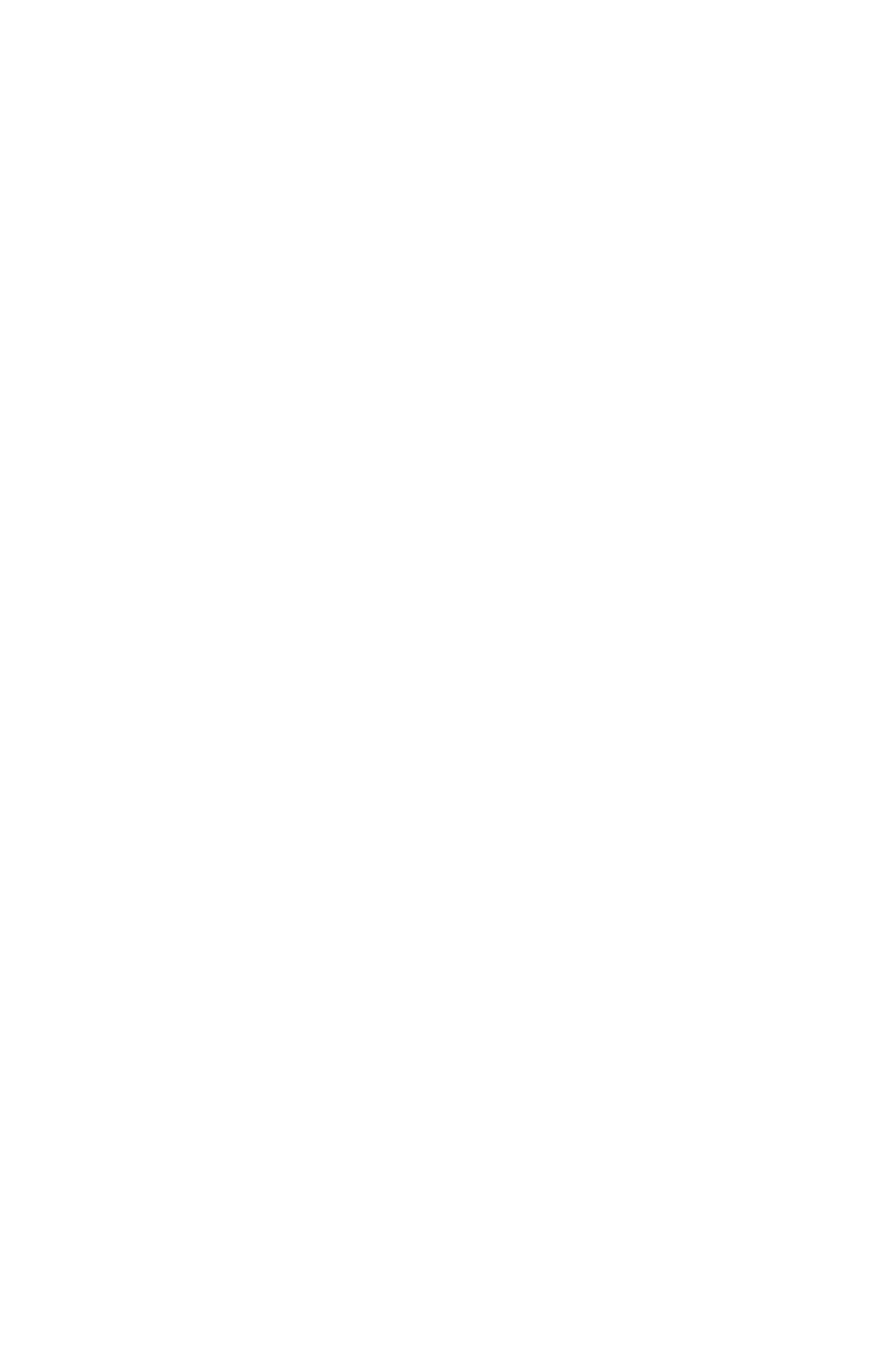|                                                                        |                       |                                                                                  |                     | <b>NORWALK 2015 ELECTION RESULTS</b> |                            |                       |                    |                |                                          |                                            |
|------------------------------------------------------------------------|-----------------------|----------------------------------------------------------------------------------|---------------------|--------------------------------------|----------------------------|-----------------------|--------------------|----------------|------------------------------------------|--------------------------------------------|
|                                                                        | D1                    | D <sub>2</sub>                                                                   | D <sub>2</sub>      |                                      |                            | E1                    | E <sub>2</sub>     | E <sub>3</sub> |                                          |                                            |
| <b>BALLOTS BY TABULATOR</b>                                            |                       | $\begin{array}{ c c c c c c c c } \hline 1,073 & 1,861 & 376 \hline \end{array}$ |                     | <b>BALLOTS BY TABULATOR</b>          |                            | 856                   | 930                | 1,441          |                                          | <b>BALLOTS BY TABULATOR   12,935 </b>      |
| <b>DISTRICT D</b><br><b>MAYOR</b>                                      |                       |                                                                                  | <b>TAPE 2</b>       | <b>DISTRICT E</b>                    | <b>MAYOR</b>               |                       |                    |                | <b>POLLING PLACE TOTALS</b>              | <b>MAYOR</b>                               |
| <b>Blanks</b>                                                          | 11                    | 9                                                                                | $\mathbf{2}$        | <b>Blanks</b>                        |                            | 13                    | 10                 | 15             | <b>Blanks</b>                            | 185                                        |
| <b>DEM</b><br><b>RILLING</b>                                           | 535                   | 1,029                                                                            | 211                 | RILLING                              | <b>DEM</b>                 | <b>475</b>            | 557                | 759            | RILLING                                  | 7,474<br><b>DEM</b>                        |
| <b>WKF</b><br><b>RILLING</b>                                           | 10                    | 42                                                                               | 10                  | RILLING                              | <b>WKF</b>                 | 12                    | 16                 | 34             | RILLING                                  | 296<br><b>WKF</b>                          |
| RILLING<br><b>UNK</b>                                                  | 18                    | 28                                                                               | 3                   | RILLING                              | <b>UNK</b>                 | 21                    | 3 <sub>l</sub>     | 21             | RILLING                                  | 299<br><b>UNK</b>                          |
| <b>TOTAL</b><br><b>RILLING</b>                                         | 563                   | 1,099                                                                            | 224                 | RILLING                              | <b>TOTAL</b>               | 508                   | 576                | 814            | <b>RILLING</b>                           | 8,069<br><b>TOTAL</b>                      |
| <b>STRANITI</b><br><b>REP</b>                                          | 498                   | 753                                                                              | 150                 | <b>STRANITI</b>                      | <b>REP</b>                 | <b>335</b>            | 344                | 612            | <b>STRANITI</b>                          | 4,675<br><b>REP</b>                        |
| Write-in                                                               | 1                     | 01                                                                               | 0                   | <b>Write-in</b>                      |                            | Ol                    | 0l                 | 0              | <b>Write-in</b>                          | 61                                         |
| <b>CITY TREASURER</b>                                                  |                       |                                                                                  |                     |                                      | <b>CITY TREASURER</b>      |                       |                    |                |                                          | <b>CITY TREASURER</b>                      |
| <b>Blanks</b><br><b>TAMBURRI</b><br><b>DEM</b>                         | 83<br>488             | 153<br>892                                                                       | 27<br>181           | Blanks<br><b>TAMBURRI</b>            | <b>DEM</b>                 | 62<br>444             | 107<br>411         | 101<br>671     | <b>Blanks</b><br><b>TAMBURRI</b>         | 1,217<br><b>DEM</b><br>6,669               |
| <b>REP</b><br><b>KONSPORE</b>                                          | 502                   | 816                                                                              | 168                 | <b>KONSPORE</b>                      | <b>REP</b>                 | <b>350</b>            | 412                | 668            | <b>KONSPORE</b>                          | 5,043<br><b>REP</b>                        |
| Write-in                                                               | 0                     | 0l                                                                               | 0                   | <b>Write-in</b>                      |                            | 01                    | 0l                 | 1              | <b>Write-in</b>                          | 6 <sup>1</sup>                             |
| <b>CITY SHERIFF</b>                                                    |                       |                                                                                  |                     |                                      | <b>CITY SHERIFF</b>        |                       |                    |                |                                          | <b>CITY SHERIFF</b>                        |
| <b>Blanks</b>                                                          | 90                    | 158                                                                              | 33                  | Blanks                               |                            | 62                    | 113                | 112            | <b>Blanks</b>                            | 1,190                                      |
| <b>BURGESS</b><br><b>DEM</b>                                           | 430                   | 768                                                                              | 152                 | <b>BURGESS</b>                       | <b>DEM</b>                 | 429                   | 417                | 634            | <b>BURGESS</b>                           | 6,127<br><b>DEM</b>                        |
| <b>REP</b><br><b>KASSIMIS</b>                                          | 552                   | 933                                                                              | 190                 | <b>KASSIMIS</b>                      | <b>REP</b>                 | 363                   | 400                | 693            | KASSIMIS                                 | 5,604<br><b>REP</b>                        |
| Write-in                                                               | $\mathbf{1}$          |                                                                                  | 1                   | <b>Write-in</b>                      |                            | 21                    | 0l                 | 2              | Write-in                                 | 14                                         |
| <b>TOWN CLERK</b>                                                      |                       |                                                                                  |                     |                                      | <b>TOWN CLERK</b>          |                       |                    |                |                                          | <b>TOWN CLERK</b>                          |
| <b>Blanks</b>                                                          | 75                    | 147                                                                              | 21                  | Blanks                               |                            | 73                    | 102                | 97             | <b>Blanks</b>                            | 1,140                                      |
| <b>DEM</b><br><b>McQUAID</b><br><b>REP</b>                             | 481<br>514            | 897<br>808                                                                       | 190<br>162          | <b>McQUAID</b><br><b>McQUAID</b>     | <b>DEM</b><br><b>REP</b>   | 447<br>334            | 468<br>360         | 664<br>670     | <b>McQUAID</b><br>McQUAID                | 6,810<br><b>DEM</b><br>4,928<br><b>REP</b> |
| McQUAID<br>McQUAID<br><b>UNK</b>                                       | 2 <sub>l</sub>        |                                                                                  | $\overline{2}$      | <b>McQUAID</b>                       | <b>UNK</b>                 | 0l                    | 0l                 |                | McQUAID                                  | 38<br><b>UNK</b>                           |
| <b>McQUAID</b><br><b>TOTAL</b>                                         | 997                   | 1,712                                                                            | 354                 | <b>McQUAID</b>                       | <b>TOTAL</b>               | 781                   | 828                | 1,338          | <b>McQUAID</b>                           | <b>TOTAL 11,776</b>                        |
| <b>Write-in</b>                                                        | 1 <sup>1</sup>        | 2                                                                                | 1                   | <b>Write-in</b>                      |                            | 2                     | Ol                 | 6 <sup>l</sup> | <b>Write-in</b>                          | 19                                         |
| <b>COUNCIL AT LARGE</b>                                                |                       |                                                                                  |                     |                                      | <b>COUNCIL AT LARGE</b>    |                       |                    |                |                                          | <b>COUNCIL AT LARGE</b>                    |
| <b>Blanks</b>                                                          | 513                   | 861                                                                              | 155                 | <b>Blanks</b>                        |                            | 424                   | 551                | 672            | <b>Blanks</b>                            | 7,429                                      |
| <b>DEM</b><br><b>CORSELLO</b>                                          | 507                   | 943                                                                              | 197                 | <b>CORSELLO</b>                      | <b>DEM</b>                 | 445                   | 466                | 672            | <b>CORSELLO</b>                          | 6,638<br><b>DEM</b>                        |
| <b>WKF</b><br><b>CORSELLO</b>                                          | 28                    | 77                                                                               | 16                  | <b>I</b> ICORSELLO                   | <b>WKF</b>                 | 34                    | 14                 | 44             | <b>CORSELLO</b>                          | 459<br><b>WKF</b>                          |
| <b>CORSELLO</b><br><b>UNK</b>                                          | 8                     | 14                                                                               | $\mathbf{1}$        | <b>CORSELLO</b>                      | <b>UNK</b>                 | 7                     | 3 <sub>l</sub>     | 6 <sup>1</sup> | <b>CORSELLO</b>                          | 104<br><b>UNK</b>                          |
| <b>TOTAL</b><br><b>CORSELLO</b>                                        | 543                   | 1,034                                                                            | 214                 | <b>CORSELLO</b>                      | <b>TOTAL</b>               | 486                   | 483                | 722            | <b>CORSELLO</b>                          | <b>TOTAL</b><br>7,201                      |
| <b>KING</b><br><b>DEM</b>                                              | 375                   | <b>599</b>                                                                       | 120                 | KING                                 | <b>DEM</b>                 | 362                   | 366                | 526            | <b>KING</b>                              | 5,001<br><b>DEM</b>                        |
| <b>KING</b><br><b>WKF</b><br><b>KING</b><br><b>UNK</b>                 | 18<br>4               | 42<br>51                                                                         | 5<br>$\mathbf 0$    | KING<br>KING                         | <b>WKF</b><br><b>UNK</b>   | 20<br>5l              | 16<br>$\mathbf{1}$ | 27             | <b>KING</b><br><b>KING</b>               | 309<br><b>WKF</b><br>58<br><b>UNK</b>      |
| <b>KING</b><br><b>TOTAL</b>                                            | 397                   | 646                                                                              | 125                 | KING                                 | <b>TOTAL</b>               | 387                   | 383                | 61<br>559      | <b>KING</b>                              | 5,368<br><b>TOTAL</b>                      |
| <b>DEM</b><br>KIMMEL                                                   | 495                   | 876                                                                              | 183                 | <b>KIMMEL</b>                        | <b>DEM</b>                 | 432                   | 508                | 636            | <b>KIMMEL</b>                            | 6,362<br><b>DEM</b>                        |
| <b>STEWART</b><br><b>DEM</b>                                           | 386                   | 666                                                                              | 134                 | <b>STEWART</b>                       | <b>DEM</b>                 | <b>386</b>            | 374                | 543            | <b>ISTEWART</b>                          | 5,332<br><b>DEM</b>                        |
| <b>STEWART</b><br><b>WKF</b>                                           | 22                    | 49                                                                               | 6                   | <b>STEWART</b>                       | <b>WKF</b>                 | 16                    | 18                 | 33             | <b>ISTEWART</b>                          | 354<br><b>WKF</b>                          |
| <b>UNK</b><br><b>STEWART</b>                                           | 6 <sup>1</sup>        | 10 <sub>1</sub>                                                                  | $\mathbf 0$         | <b>STEWART</b>                       | <b>UNK</b>                 | 8 <sup>1</sup>        | $\overline{2}$     | 9              | <b>STEWART</b>                           | 124<br><b>UNK</b>                          |
| <b>TOTAL</b><br><b>STEWART</b>                                         | 414                   | 725                                                                              | 140                 | <b>ISTEWART</b>                      | <b>TOTAL</b>               | 410                   | 394                | 585            | <b>ISTEWART</b>                          | <b>TOTAL</b><br>5,810                      |
| <b>DEM</b><br><b>SACCHINELLI</b>                                       | 426                   | 795                                                                              | 149                 | <b>SACCHINELLI</b>                   | <b>DEM</b>                 | 394I                  | 428                | 559            | <b>SACCHINELLI</b>                       | <b>DEM</b><br>5,889                        |
| <b>SACCHINELLI</b><br><b>WKF</b>                                       | 26                    | 62                                                                               | 14                  | <b>I</b> SACCHINELLI                 | <b>WKF</b>                 | 24                    | 22                 | 33             | <b>SACCHINELLI</b>                       | 392<br><b>WKF</b>                          |
| <b>SACCHINELLI</b><br><b>UNK</b><br><b>TOTAL</b><br><b>SACCHINELLI</b> | 8 <sup>1</sup><br>460 | 9 <sub>l</sub><br>866                                                            | $\mathbf{0}$<br>163 | <b>SACCHINELLI</b><br>SACCHINELLI    | <b>UNK</b><br><b>TOTAL</b> | 6 <sup>1</sup><br>424 | 0<br>450           | 595            | <b>SACCHINELLI</b><br><b>SACCHINELLI</b> | 75<br><b>UNK</b><br>6,356<br><b>TOTAL</b>  |
| <b>REP</b><br><b>SANTIAGO</b>                                          | 396                   | 627                                                                              | 126                 | <b>SANTIAGO</b>                      | <b>REP</b>                 | 285                   | 324                | 570            | <b>SANTIAGO</b>                          | 4,060<br><b>REP</b>                        |
| <b>HEMPSTEAD</b><br><b>REP</b>                                         | 601                   | 1,046                                                                            | 220                 | <b>HEMPSTEAD</b>                     | <b>REP</b>                 | 385                   | 398                | 760            | <b>HEMPSTEAD</b>                         | 6,118<br><b>REP</b>                        |
| <b>REP</b><br><b>IANNACCONE</b>                                        | 546                   | 924                                                                              | 187                 | <b>IIANNACCONE</b>                   | <b>REP</b>                 | <b>360</b>            | 360                | 694            | <b>IANNACCONE</b>                        | 5,561<br><b>REP</b>                        |
| <b>BONENFANT</b><br><b>REP</b>                                         | 551                   | 952                                                                              | 205                 | <b>BONENFANT</b>                     | <b>REP</b>                 | 369                   | 449                | 740            | <b>BONENFANT</b>                         | 5,861<br><b>REP</b>                        |
| <b>REP</b><br><b>FEIGENBAUM</b>                                        | 448                   | 746                                                                              | 162                 | <b>FEIGENBAUM</b>                    | <b>REP</b>                 | 317                   | 350                | 669            | FEIGENBAUM                               | 4,522<br><b>REP</b>                        |
| <b>Withdrawn</b>                                                       | O                     | 0                                                                                | 0                   | <b>Withdrawn</b>                     |                            | 0                     |                    | 0              | <b>Withdrawn</b>                         |                                            |
| Write-in                                                               | 1 <sup>  </sup>       | $\mathbf{2}$                                                                     | 0                   | <b>Write-in</b>                      |                            | $\mathbf{1}$          |                    | 31             | Write-in                                 | 27                                         |
| <b>COUNCIL DISTRICT D</b>                                              |                       |                                                                                  |                     |                                      | <b>COUNCIL DISTRICT E</b>  |                       |                    |                |                                          | <b>COUNCIL DISTRICT A</b>                  |
| <b>Blanks</b><br><b>DEM</b><br><b>DePALMA</b>                          | 217<br>541            | 365<br>971                                                                       | 66<br>187           | Blanks<br><b>ILIVINGSTON</b>         | <b>DEM</b>                 | 131<br>436            | 46<br>601          | 188<br>614     | <b>Blanks</b><br><b>SERASIS</b>          | 632<br>998<br><b>DEM</b>                   |
| <b>DEM</b><br><b>HARD</b>                                              | 425                   | 809                                                                              | 159                 | <b>IGNERI</b>                        | <b>DEM</b>                 | 420                   | 612                | 567            | <b>SERASIS</b>                           | 88<br><b>WKF</b>                           |
| <b>REP</b><br><b>GIANDURCO</b>                                         | 510                   | 822                                                                              | 171                 | <b>BAZZANO</b>                       | <b>REP</b>                 | 348                   | 273                | 741            | <b>SERASIS</b>                           | <b>10</b><br><b>UNK</b>                    |
| <b>REP</b><br><b>BEGGAN</b>                                            | 453                   | <b>755</b>                                                                       | 169                 | <b>McCARTHY</b>                      | <b>REP</b>                 | 377                   | 326                | 769            | <b>SERASIS</b>                           | 1,096<br><b>TOTAL</b>                      |
| Write-in                                                               | O                     | Οl                                                                               | 0                   | <b>Write-in</b>                      |                            | Oll                   | $\mathbf{2}$       | 31             | <b>MELENDEZ</b>                          | <b>DEM</b><br>1,065                        |
|                                                                        |                       |                                                                                  |                     |                                      |                            |                       |                    |                | MELENDEZ                                 | <b>WKF</b><br>105                          |
|                                                                        |                       |                                                                                  |                     |                                      |                            |                       |                    |                | <b>MELENDEZ</b>                          | <b>UNK</b><br>20                           |
|                                                                        |                       |                                                                                  |                     |                                      |                            |                       |                    |                | MELENDEZ                                 | 1,190<br><b>TOTAL</b>                      |
|                                                                        |                       |                                                                                  |                     |                                      |                            |                       |                    |                | <b>CAHN</b>                              | 678<br><b>REP</b>                          |
|                                                                        |                       |                                                                                  |                     |                                      |                            |                       |                    |                | <b>PERPIGNAN</b>                         | 668<br><b>REP</b>                          |
| <b>BOARD OF ED DIST D</b>                                              |                       |                                                                                  |                     |                                      | <b>BOARD OF ED DIST E</b>  |                       |                    |                | <b>Write-in</b>                          | $\mathbf{2}$<br><b>COUNCIL DISTRICT B</b>  |
| <b>Blanks</b>                                                          | 111                   | 169                                                                              | 26                  | Blanks                               |                            | 323                   | <b>191</b>         | 607            | <b>Blanks</b>                            | 807                                        |
| <b>WILLIAMS</b><br><b>DEM</b>                                          | 403                   | 772                                                                              | 163                 | BARBIS                               | <b>DEM</b>                 | 527                   | 733                | 824            | <b>BOWMAN</b>                            | <b>DEM</b><br>869                          |
| <b>REP</b><br><b>MEEK</b>                                              | 559                   | 920                                                                              | 187                 | <b>Write-in</b>                      |                            | 6 <sup>1</sup>        | 6 <sup>1</sup>     | 10             | <b>SIMMS</b>                             | <b>DEM</b><br>918                          |
| Write-in                                                               | 0                     | Οl                                                                               | 0                   |                                      |                            |                       |                    |                | Write-in                                 | 8                                          |
|                                                                        |                       |                                                                                  |                     |                                      |                            |                       |                    |                |                                          | <b>COUNCIL DISTRICT C</b>                  |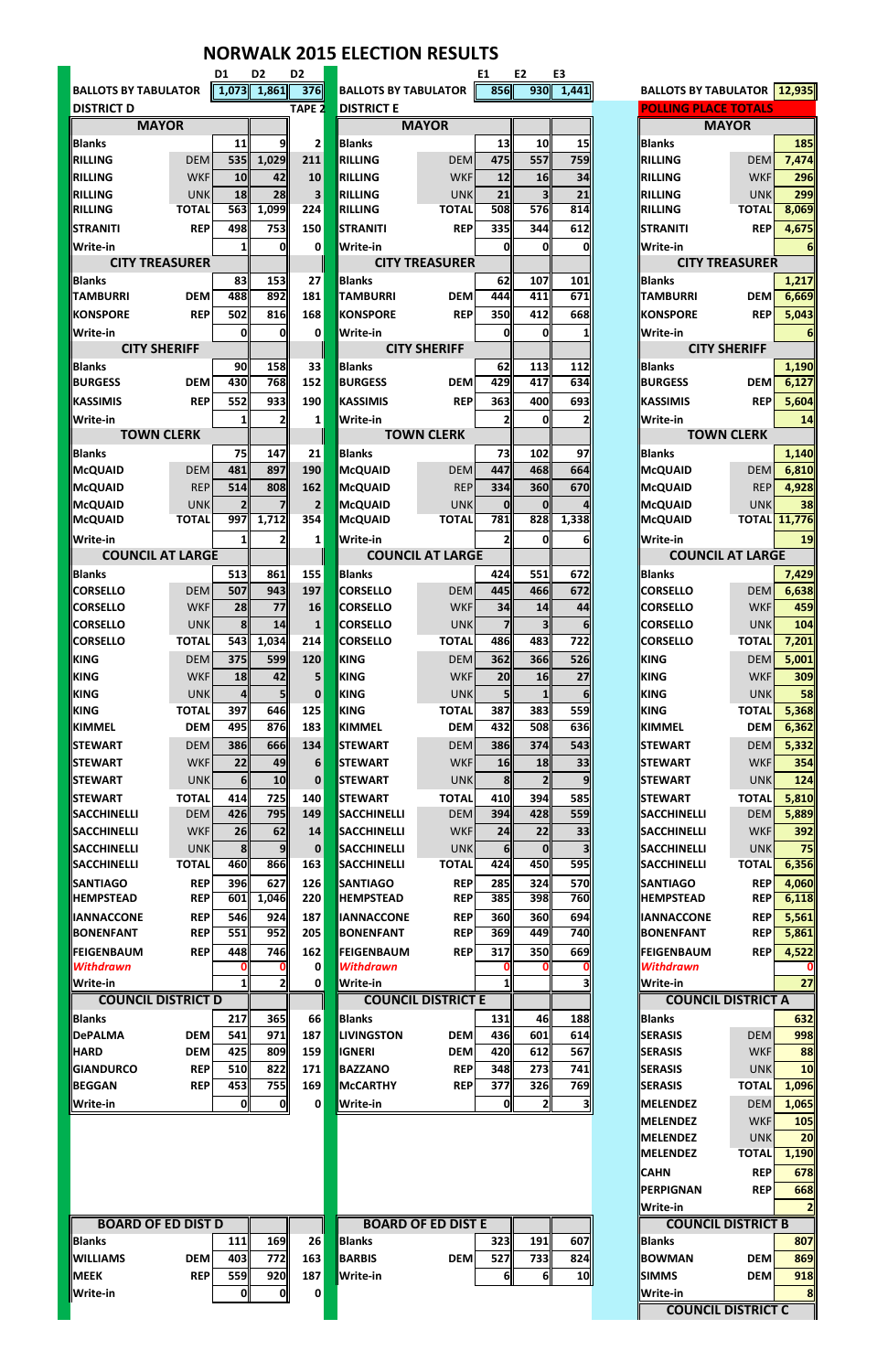|                                                 |                         |                   |                             |            |            |                |                  |                     | <b>Blanks</b><br><b>KYDES</b>              |                          | 486                     |
|-------------------------------------------------|-------------------------|-------------------|-----------------------------|------------|------------|----------------|------------------|---------------------|--------------------------------------------|--------------------------|-------------------------|
| <b>SELECTMEN</b>                                |                         |                   | <b>SELECTMEN</b>            |            |            |                |                  |                     | <b>KYDES</b>                               | <b>DEM</b><br><b>WKF</b> | 1,640<br>133            |
| <b>Blanks</b>                                   | 303<br>480              | 83                | <b>Blanks</b>               |            | 243        | 316            | 363              |                     | <b>IKYDES</b>                              | <b>UNK</b>               | 42                      |
| <b>WELDON</b><br><b>DEM</b>                     | 627<br>326              | 119               | <b>WELDON</b>               | <b>DEM</b> | 353        | 340            | $\overline{537}$ |                     | <b>IKYDES</b>                              | <b>TOTAL</b>             | 1,815                   |
| <b>DEM</b><br><b>GARFUNKEL</b>                  | 525<br>946              | 188               | <b>GARFUNKEL</b>            | <b>DEM</b> | 457        | 473            | <b>739</b>       |                     | <b>IMETSOPOULOS</b>                        | <b>DEM</b>               | 1,163                   |
| <b>MARTINO</b><br><b>REP</b>                    | 537<br>903              | 201               | <b>MARTINO</b>              | <b>REP</b> | <b>366</b> | 387            | 669              |                     | <b>DEMO</b>                                | <b>REP</b>               | 920                     |
| <b>SMITH</b><br><b>REP</b>                      | 766<br>455              | 161               | <b>SMITH</b>                | <b>REP</b> | 293        | 344            | 572              |                     | <b>I</b> MAGGIO                            | <b>REP</b>               | 1,540                   |
| Write-in                                        | 0                       | 0<br>$\mathbf{0}$ | Write-in                    |            | Oll        | 0              | $\mathbf{2}$     |                     | <b>Write-in</b>                            |                          | 4                       |
| <b>CONSTABLE</b>                                |                         | 210               | <b>CONSTABLE</b><br>Blanks  |            | 581        | 791            | <b>904</b>       |                     | <b>COUNCIL DISTRICT D</b><br><b>Blanks</b> |                          | 648                     |
| <b>Blanks</b><br><b>DISRAELLY</b><br><b>DEM</b> | 739 1,137<br>623<br>344 | 134               | <b>DISRAELLY</b>            | <b>DEM</b> | 354        | 348            | 528              |                     | <b>DePALMA</b>                             | <b>DEMI</b>              | 1,699                   |
| <b>DEM</b><br><b>DUMAS</b>                      | 710<br><b>396</b>       | 154               | <b>DUMAS</b>                | <b>DEM</b> | 393        | 372            | <b>579</b>       |                     | <b>HARD</b>                                | <b>DEM</b>               | 1,393                   |
| <b>PENN-WILLIAMS</b><br><b>DEM</b>              | 722<br><b>390</b>       | 145               | PENN-WILLIAM                | <b>DEM</b> | 387        | 375            | $\overline{571}$ |                     | <b>GIANDURCO</b>                           | <b>REPI</b>              | 1,503                   |
| <b>FILPO</b><br><b>DEM</b>                      | 330<br>591              | 125               | <b>FILPO</b>                | <b>DEM</b> | 340        | 339            | 503              |                     | <b>BEGGAN</b>                              | <b>REPI</b>              | 1,377                   |
| <b>BONDI</b><br><b>REP</b>                      | 967<br>551              | 187               | <b>BONDI</b>                | <b>REP</b> | <b>350</b> | 418            | 710              |                     | Write-in                                   |                          | $\mathbf{0}$            |
| <b>REP</b><br><b>SCIALABBA</b>                  | 496<br>866              | 172               | <b>SCIALABBA</b>            | <b>REP</b> | 329        | 353            | 624              |                     | <b>COUNCIL DISTRICT E</b>                  |                          |                         |
| <b>REP</b><br><b>ANDREOLI</b>                   | 494<br>861              | 177               | <b>ANDREOLI</b>             | <b>REP</b> | 329        | 343            | 641              |                     | <b>Blanks</b>                              |                          | 365                     |
| <b>REP</b><br><b>ROMANO</b>                     | 967<br>551              | 199               | ROMANO                      | <b>REP</b> | 361        | 381            | 700              |                     | <b>LIVINGSTON</b>                          | <b>DEM</b>               | 1,651                   |
| Write-in                                        | $1\vert$                | 0 <br>$1\vert$    | <b>Write-in</b>             |            | 0          | $\mathbf{0}$   | $\overline{a}$   |                     | <b>IGNERI</b>                              | <b>DEM</b>               | 1,599                   |
|                                                 |                         |                   | <b>6TH TD COMMISSIONER</b>  |            |            |                |                  |                     | <b>BAZZANO</b><br><b>McCARTHY</b>          | <b>REP</b><br><b>REP</b> | 1,362                   |
|                                                 |                         |                   | <b>Blanks</b>               |            |            |                |                  |                     | <b>Write-in</b>                            |                          | 1,472                   |
|                                                 |                         |                   | <b>IGNERI</b>               | <b>DEM</b> | 41<br>584  |                |                  |                     | <b>BOARD OF ED DIST A</b>                  |                          | 5 <sub>l</sub>          |
|                                                 |                         |                   | <b>CONROY</b>               | <b>REP</b> | 304        |                |                  |                     | <b>Blanks</b>                              |                          | 313                     |
|                                                 |                         |                   | Write-in                    |            | 11         |                |                  |                     | <b>CREVECOEUR</b>                          | <b>DEM</b>               | 908                     |
|                                                 |                         |                   | <b>6TH TD TREASURER</b>     |            |            |                |                  |                     | <b>CREVECOEUR</b>                          | <b>WKF</b>               | 71                      |
|                                                 |                         |                   | <b>Blanks</b>               |            | 382        |                |                  |                     | <b>CREVECOEUR</b>                          | <b>UNK</b>               | 12                      |
|                                                 |                         |                   | <b>HENDRICKSON</b>          | <b>REP</b> | 547        |                |                  |                     | <b>CREVECOEUR</b>                          | <b>TOTAL</b>             | 991                     |
|                                                 |                         |                   | <b>Write-in</b>             |            | 1          |                |                  |                     | <b>PERELLA</b>                             | <b>REP</b>               | 827                     |
|                                                 |                         |                   |                             |            |            |                |                  |                     | <b>Write-in</b>                            |                          | $\overline{2}$          |
|                                                 |                         |                   |                             |            |            |                |                  |                     | <b>BOARD OF ED DIST B</b>                  |                          |                         |
| D <sub>1</sub>                                  | D <sub>2</sub>          |                   |                             |            | E1         | E2             | E <sub>3</sub>   |                     | <b>Blanks</b><br><b>TOTAL ANDERSON</b>     | <b>DEM</b>               | 420<br>878              |
|                                                 | 3,757<br>6,715          |                   |                             |            | 2,931      | 2,466          | 4,675            |                     | 44,346 Write-in                            |                          | $\overline{\mathbf{3}}$ |
|                                                 | 2,243<br>1,072          |                   |                             |            | 848        | <b>930</b>     | 1,441            | 12,956              | <b>BOARD OF ED DIST C</b>                  |                          |                         |
| <b>BALLOTS BY TABULATOR</b>                     | 1,073<br>2,237          |                   | <b>BALLOTS BY TABULATOR</b> |            | 856        | 930            | 1,441            | 12,935 Blanks       |                                            |                          | <b>186</b>              |
|                                                 | 27<br>101               |                   |                             |            | 19         | 41             | 47               |                     | <b>457 NUZZO</b>                           | <b>DEM</b>               | 1,369                   |
|                                                 | 2,344<br>1,099          |                   |                             |            | 867        | 971            | 1,488            | <b>13,413 LYONS</b> |                                            | <b>REP</b>               | 1,408                   |
|                                                 | 9                       | $\overline{2}$    |                             |            | $1\vert$   | 1 <sup>1</sup> | 3 <sup>1</sup>   |                     | 57 Write-in                                |                          | 1                       |
|                                                 |                         |                   |                             |            |            |                |                  |                     | <b>BOARD OF ED DIST D</b>                  |                          |                         |
|                                                 |                         |                   |                             |            |            |                |                  |                     |                                            |                          |                         |
|                                                 |                         |                   |                             |            |            |                |                  |                     | <b>Blanks</b>                              |                          | <b>306</b>              |
|                                                 |                         |                   |                             |            |            |                |                  |                     | <b>WILLIAMS</b>                            | <b>DEM</b>               | 1,338                   |
|                                                 |                         |                   |                             |            |            |                |                  |                     | <b>MEEK</b>                                | <b>REP</b>               | 1,666                   |
|                                                 |                         |                   |                             |            |            |                |                  |                     | Write-in                                   |                          | 0                       |
|                                                 |                         |                   |                             |            |            |                |                  |                     | <b>BOARD OF ED DIST E</b><br><b>Blanks</b> |                          | 1,121                   |
|                                                 |                         |                   |                             |            |            |                |                  |                     | <b>BARBIS</b>                              |                          | DEM 2,084               |
|                                                 |                         |                   |                             |            |            |                |                  |                     | <b>Write-in</b>                            |                          | 22                      |
|                                                 |                         |                   |                             |            |            |                |                  |                     | <b>SELECTMEN</b>                           |                          |                         |
|                                                 |                         |                   |                             |            |            |                |                  |                     | <b>Blanks</b>                              |                          | 3,979                   |
|                                                 |                         |                   |                             |            |            |                |                  |                     | <b>WELDON</b>                              | <b>DEM</b>               | 5,154                   |
|                                                 |                         |                   |                             |            |            |                |                  |                     | <b>GARFUNKEL</b>                           | <b>DEM</b>               | 6,949                   |
|                                                 |                         |                   |                             |            |            |                |                  |                     | <b>MARTINO</b><br><b>SMITH</b>             | <b>REP</b><br><b>REP</b> | 5,292                   |
|                                                 |                         |                   |                             |            |            |                |                  |                     | <b>Write-in</b>                            |                          | 4,487<br>9              |
|                                                 |                         |                   |                             |            |            |                |                  |                     | <b>CONSTABLE</b>                           |                          |                         |
|                                                 |                         |                   |                             |            |            |                |                  |                     | <b>Blanks</b>                              |                          | 9,470                   |
|                                                 |                         |                   |                             |            |            |                |                  |                     | <b>DISRAELLY</b>                           |                          | <b>DEM</b> 4,958        |
|                                                 |                         |                   |                             |            |            |                |                  |                     | <b>DUMAS</b>                               | <b>DEM</b>               | 5,613                   |
|                                                 |                         |                   |                             |            |            |                |                  |                     | <b>PENN-WILLIAMS</b>                       | <b>DEM</b>               | 5,596                   |
|                                                 |                         |                   |                             |            |            |                |                  |                     | <b>FILPO</b>                               | <b>DEM</b>               | 4,811                   |
|                                                 |                         |                   |                             |            |            |                |                  |                     | <b>BONDI</b><br><b>SCIALABBA</b>           | <b>REP</b><br><b>REP</b> | 5,686<br>4,959          |
|                                                 |                         |                   |                             |            |            |                |                  |                     | <b>ANDREOLI</b>                            | <b>REPI</b>              | 5,033                   |
|                                                 |                         |                   |                             |            |            |                |                  |                     | <b>ROMANO</b>                              | <b>REP</b>               |                         |
|                                                 |                         |                   |                             |            |            |                |                  |                     | Write-in                                   |                          |                         |
|                                                 |                         |                   |                             |            |            |                |                  |                     | <b>1ST TD COMMISSIONER</b>                 |                          |                         |
|                                                 |                         |                   |                             |            |            |                |                  |                     | <b>Blanks</b>                              |                          | 5,590<br>24<br>256      |
|                                                 |                         |                   |                             |            |            |                |                  |                     | <b>ZULLO</b>                               | <b>DEM</b>               | 727                     |
|                                                 |                         |                   |                             |            |            |                |                  |                     | <b>IMERCURIO</b>                           | <b>REP</b>               | 355                     |
|                                                 |                         |                   |                             |            |            |                |                  |                     | <b>Write-in</b>                            |                          | 0                       |
|                                                 |                         |                   |                             |            |            |                |                  |                     | <b>1ST TD TREASURER</b><br>Blanks          |                          | 310                     |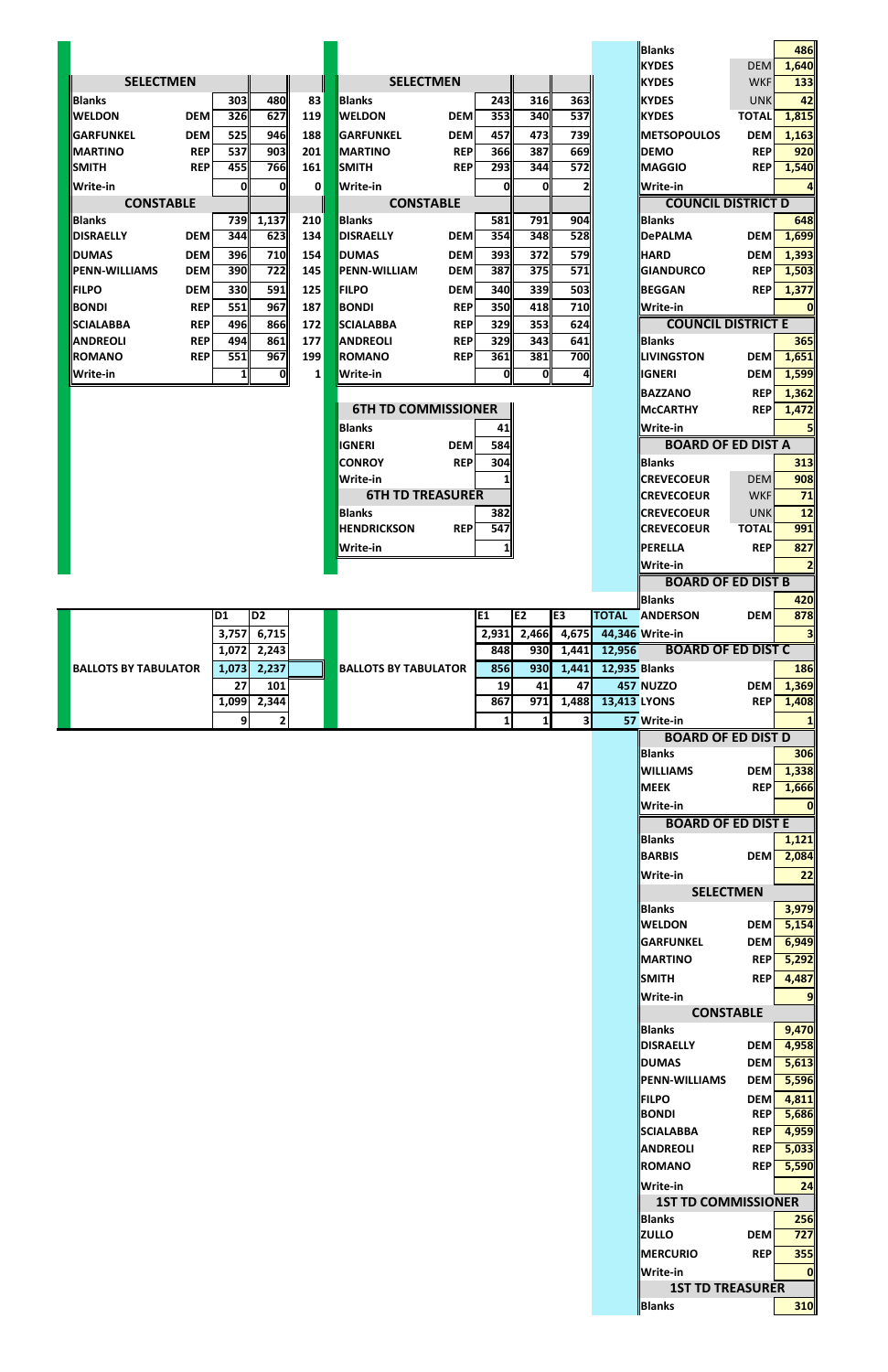| <b>OBUCHOWSKI</b>          | DEM        | 698                     |
|----------------------------|------------|-------------------------|
| KOSSARSKI                  | <b>REP</b> | 330                     |
| Write-in                   |            | 0                       |
| <b>2ND TD COMMISSIONER</b> |            |                         |
| <b>Blanks</b>              |            | 574                     |
| <b>MANN</b>                | DEM        | 586                     |
| <b>STOKES</b>              | DEM        | 639                     |
| <b>RAMIREZ</b>             | <b>REP</b> | 320                     |
| Write-in                   |            | 3                       |
| <b>2ND TD TREASURER</b>    |            |                         |
| <b>Blanks</b>              |            | 323                     |
| YOUNG                      | <b>DEM</b> | 733                     |
| Write-in                   |            | 5                       |
| <b>3RD TD COMMISSIONER</b> |            |                         |
| Blanks                     |            | 118                     |
| <b>BROWN</b>               | DEM        | 613                     |
| <b>O'REILLY</b>            | <b>REP</b> | 568                     |
| Write-in                   |            | 2                       |
| <b>3RD TD TREASURER</b>    |            |                         |
| Blanks                     |            | 129                     |
| <b>HAMILTON</b>            | <b>DEM</b> | 534                     |
| INTRIERI                   | <b>RFP</b> | 637                     |
| Write-in                   |            | 1                       |
| <b>6TH TD COMMISSIONER</b> |            |                         |
| Blanks                     |            | 41                      |
| IGNERI                     | DEM        | 584                     |
| <b>CONROY</b>              | <b>REP</b> | 304                     |
| Write-in                   |            | $\overline{\mathbf{1}}$ |
| <b>6TH TD TREASURER</b>    |            |                         |
| Blanks                     |            | 382                     |
| <b>HENDRICKSON</b>         | <b>REP</b> | 547                     |
| Write-in                   |            | 1                       |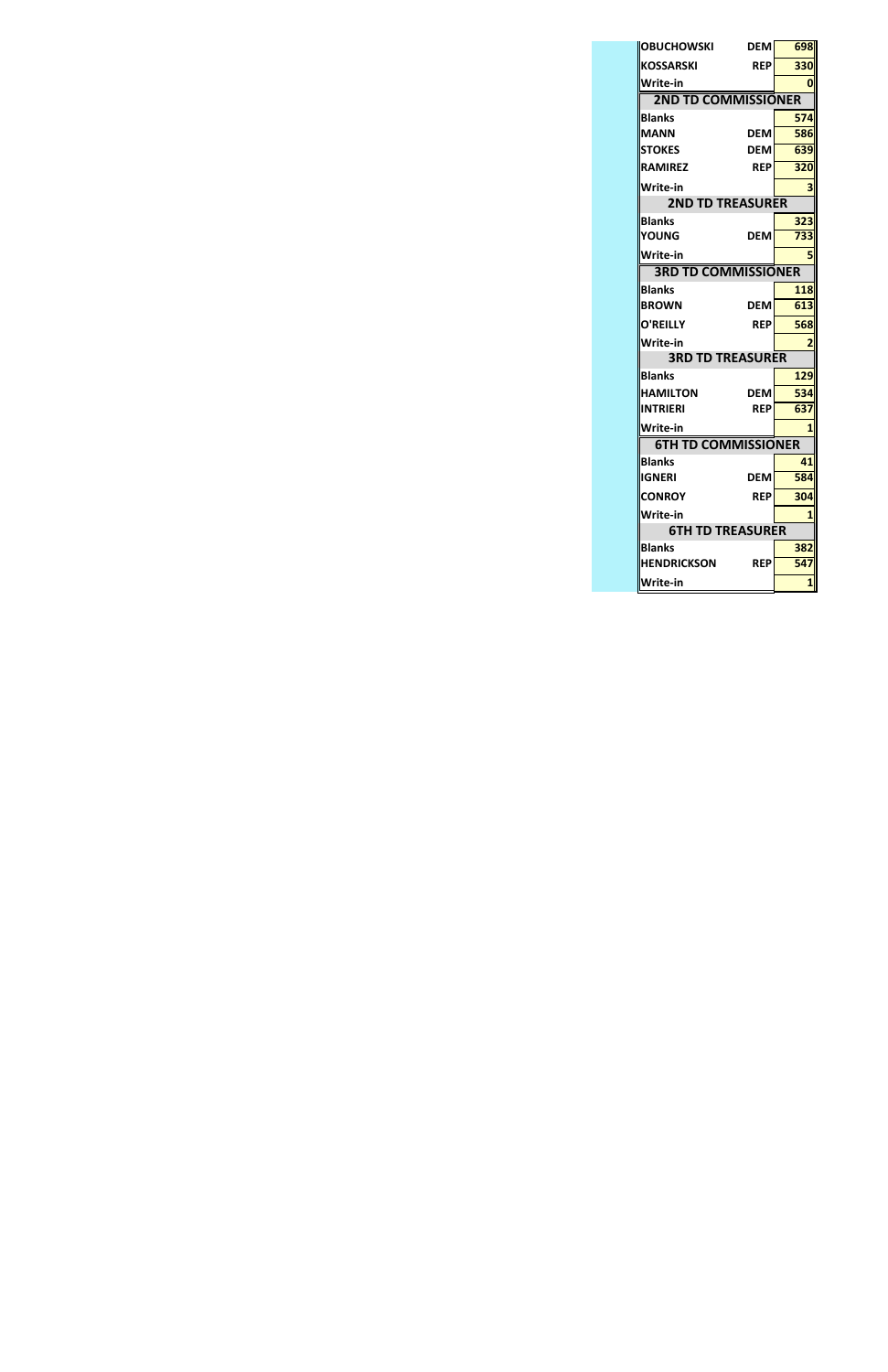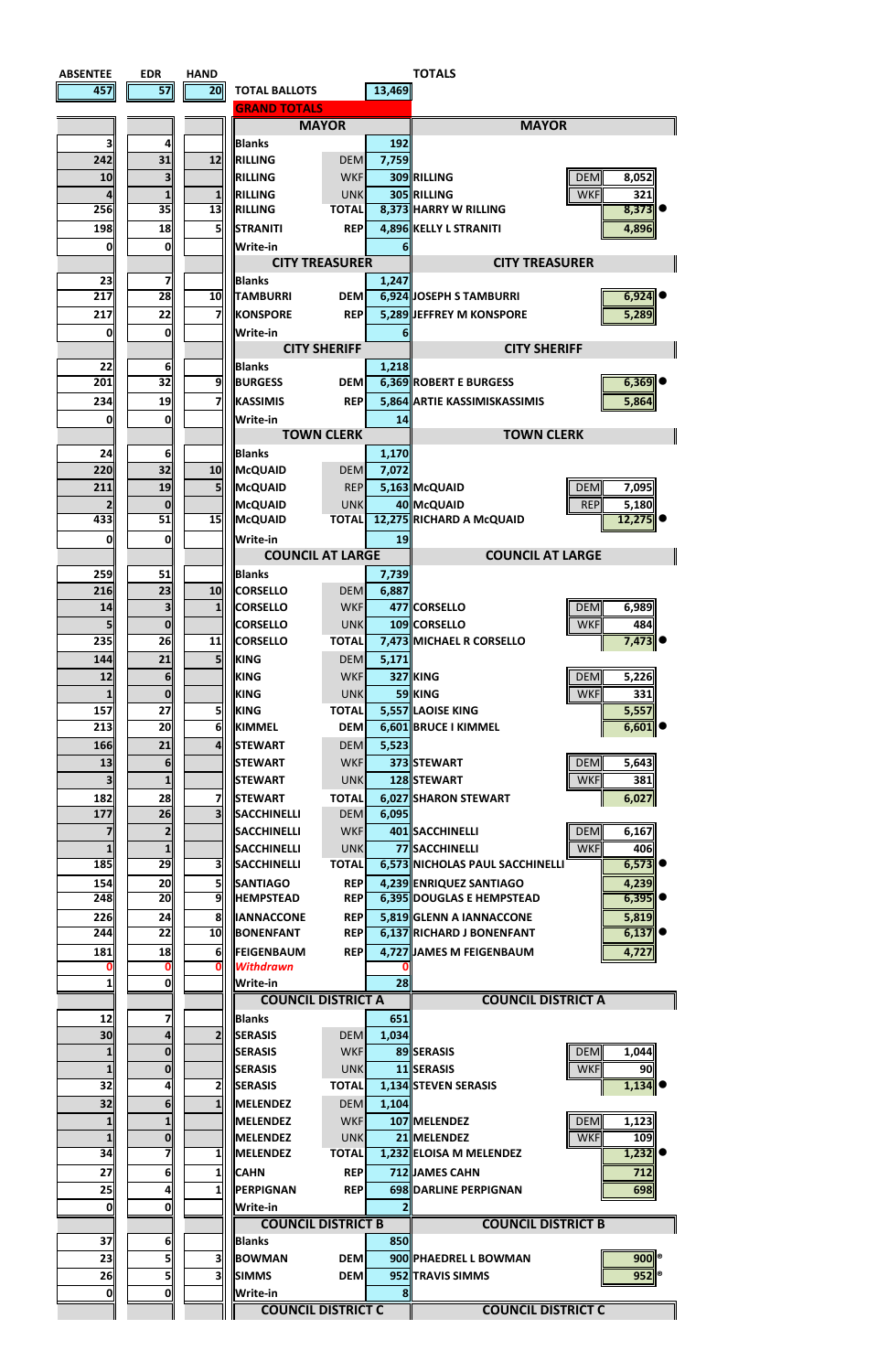| 31             | 5                       |                | <b>Blanks</b>             |                  | 522   |                                 |                     |
|----------------|-------------------------|----------------|---------------------------|------------------|-------|---------------------------------|---------------------|
| 54             | $\overline{\mathbf{z}}$ | 1              | <b>IKYDES</b>             | <b>DEM</b>       | 1,702 |                                 |                     |
| 6              | $\overline{\mathbf{3}}$ |                | <b>KYDES</b>              | <b>WKF</b>       |       | 142 KYDES                       | <b>DEM</b><br>1,743 |
| $\mathbf{z}$   | $\bf{0}$                |                | <b>KYDES</b>              | <b>UNK</b>       |       | 44 KYDES                        | <b>WKF</b><br>145   |
| 62             | 10                      | 11             | <b>KYDES</b>              | <b>TOTAL</b>     |       | 1,888 JOHN KYDES                | 1,888               |
| 24             | $\boldsymbol{8}$        | 11             | <b>METSOPOULOS</b>        | <b>DEM</b>       |       | 1,196 JOHN G METSOPOULOS        | 1,196               |
| 42             | $\mathbf{8}$            |                | <b>DEMO</b>               | <b>REP</b>       |       | 970 MICHAEL DEMO                | 970                 |
| 69             | 7                       |                | <b>MAGGIO</b>             | <b>REP</b>       |       | 1,616 MICHELLE A MAGGIO         | 1,616               |
| 0              | $\mathbf{0}$            |                | <b>Write-in</b>           |                  |       |                                 |                     |
|                |                         |                | <b>COUNCIL DISTRICT D</b> |                  |       | <b>COUNCIL DISTRICT D</b>       |                     |
| 23             | $\mathbf{0}$            |                | <b>Blanks</b>             |                  | 671   |                                 |                     |
| 60             | 6                       | 2              | <b>DePALMA</b>            | <b>DEM</b>       |       | 1,767 MICHAEL DePALMA           | 1,767               |
| 48             | $6 \mid$                | 11             | <b>HARD</b>               | <b>DEM</b>       |       | 1,448 ROBERT J HARD             | 1,448               |
| 66             | 51                      | 31             | GIANDURCO                 | <b>REP</b>       |       | 1,577 SHANNON O'TOOLE GIANDURCO | 1,577               |
| 59             | 5                       | 3              | BEGGAN                    | <b>REP</b>       |       | 1,444 JOSEPH BEGGAN             | 1,444               |
| 0              | $\mathbf{0}$            |                | <b>Write-in</b>           |                  | 0     |                                 |                     |
|                |                         |                | <b>COUNCIL DISTRICT E</b> |                  |       | <b>COUNCIL DISTRICT E</b>       |                     |
| 10             | 0                       |                | <b>Blanks</b>             |                  | 375   |                                 |                     |
| 44             | $\overline{2}$          | 31             | <b>ILIVINGSTON</b>        | <b>DEM</b>       |       | 1,700 THOMAS P LIVINGSTON       | 1,700               |
| 46             | 2                       | 1              | <b>IGNERI</b>             | <b>DEM</b>       |       | 1,648 JOHN E IGNERI             | 1,648               |
| 54             | $\mathbf{z}$            | 2 <sub>l</sub> | BAZZANO                   | <b>REP</b>       |       | 1,420 JOHN BAZZANO              | 1,420               |
| 60             | $\overline{\mathbf{r}}$ | 4              | <b>McCARTHY</b>           | <b>REP</b>       |       | 1,540 DAVE McCARTHY             | 1,540               |
| 0              | $\mathbf{0}$            |                | <b>Write-in</b>           |                  |       |                                 |                     |
|                |                         |                | <b>BOARD OF ED DIST A</b> |                  |       | <b>BOARD OF ED DIST A</b>       |                     |
| 6 <sup>1</sup> | 1                       |                | <b>IBlanks</b>            |                  | 320   |                                 |                     |
| 30             | $6\overline{6}$         | 1              | <b>CREVECOEUR</b>         | <b>DEM</b>       | 945   |                                 |                     |
| $\mathbf{0}$   | $\mathbf{1}$            | $\mathbf{1}$   | <b>CREVECOEUR</b>         | <b>WKF</b>       |       | 73 CREVECOEUR                   | <b>DEM</b><br>956   |
| $\mathbf{0}$   | $\mathbf 0$             |                | <b>CREVECOEUR</b>         | <b>UNK</b>       |       | 12 CREVECOEUR                   | <b>WKF</b><br>74    |
| 30             | 71                      | $\overline{2}$ | <b>CREVECOEUR</b>         | <b>TOTAL</b>     |       | 1,030 YVEL C CREVECOEUR         | $1,030$ $\bullet$   |
| 29             | $6\parallel$            |                | <b>IPERELLA</b>           | <b>REP</b>       |       | 862 JOSEPH PERELLA              | 862                 |
| 1              | $\mathbf{0}$            |                | <b>Write-in</b>           |                  |       |                                 |                     |
|                |                         |                | <b>BOARD OF ED DIST B</b> |                  |       | <b>BOARD OF ED DIST B</b>       |                     |
| 12             | 3                       |                | <b>Blanks</b>             |                  | 435   |                                 |                     |
| 30             | 회                       | $\overline{2}$ | <b>ANDERSON</b>           | <b>DEM</b>       |       | 915 ERIK T ANDERSON             | 915                 |
| 1              | $\mathbf{0}$            |                | <b>Write-in</b>           |                  |       |                                 |                     |
|                |                         |                | <b>BOARD OF ED DIST C</b> |                  |       | <b>BOARD OF ED DIST B</b>       |                     |
| 6              | $\mathbf{1}$            |                | <b>Blanks</b>             |                  | 193   |                                 |                     |
| 38             | 10                      |                | <b>NUZZO</b>              | <b>DEM</b>       |       | 1,417 LISA A NUZZO              | 1,417               |
| 67             | $\overline{\mathbf{8}}$ | $\mathbf{1}$   | <b>LYONS</b>              | <b>REP</b>       |       | 1,484 MICHAEL LYONS             | 1,484               |
| 0              | $\mathbf{0}$            |                | Write-in                  |                  |       |                                 |                     |
|                |                         |                | <b>BOARD OF ED DIST D</b> |                  |       | <b>BOARD OF ED DIST D</b>       |                     |
| 13             | $\mathbf{0}$            |                | <b>IBlanks</b>            |                  | 319   |                                 |                     |
| 47             | $\frac{1}{2}$           | 2              | <b>WILLIAMS</b>           | <b>DEM</b>       |       | 1,391 HAROLDO V WILLIAMS        | 1,391               |
| 68             | 7                       | 21             | <b>MEEK</b>               | <b>REPI</b>      |       | 1,743 BRYAN MEEK                | 1,743               |
| 0l             | <sub>0</sub>            |                | <b>Write-in</b>           |                  |       |                                 |                     |
|                |                         |                | <b>BOARD OF ED DIST E</b> |                  |       | <b>BOARD OF ED DIST E</b>       |                     |
| 49             | $\mathbf{0}$            |                | <b>Blanks</b>             |                  | 1,170 |                                 |                     |
| 57             | 51                      | 31             | <b>BARBIS</b>             | <b>DEM</b>       |       | 2,149 MICHAEL BARBIS            | 2,149               |
| $1\vert$       | $\mathbf{0}$            |                | <b>Write-in</b>           |                  | 23    |                                 |                     |
|                |                         |                |                           | <b>SELECTMEN</b> |       | <b>SELECTMEN</b>                |                     |
| 120            | 16                      |                | <b>Blanks</b>             |                  | 4,115 |                                 |                     |
| 144            | 23                      | $6 \mid$       | <b>WELDON</b>             | <b>DEM</b>       |       | 5,327 JOHNNIE MAE WELDON        | 5,327               |
| 214            | 33                      | 11             | <b>GARFUNKEL</b>          | <b>DEM</b>       |       | 7,207 ANDY GARFUNKEL            | 7,207               |
| 225            | 22                      | 7              | <b>MARTINO</b>            | <b>REP</b>       |       | 5,546 KATHRYN ANGEL MARTINO     | 5,546               |
| 210            | 20 <sub>l</sub>         | 7              | <b>SMITH</b>              | <b>REP</b>       |       | 4,724 BRIAN J SMITH             | 4,724               |
| 1 <sup>1</sup> | 0                       |                | Write-in                  |                  | 10    |                                 |                     |